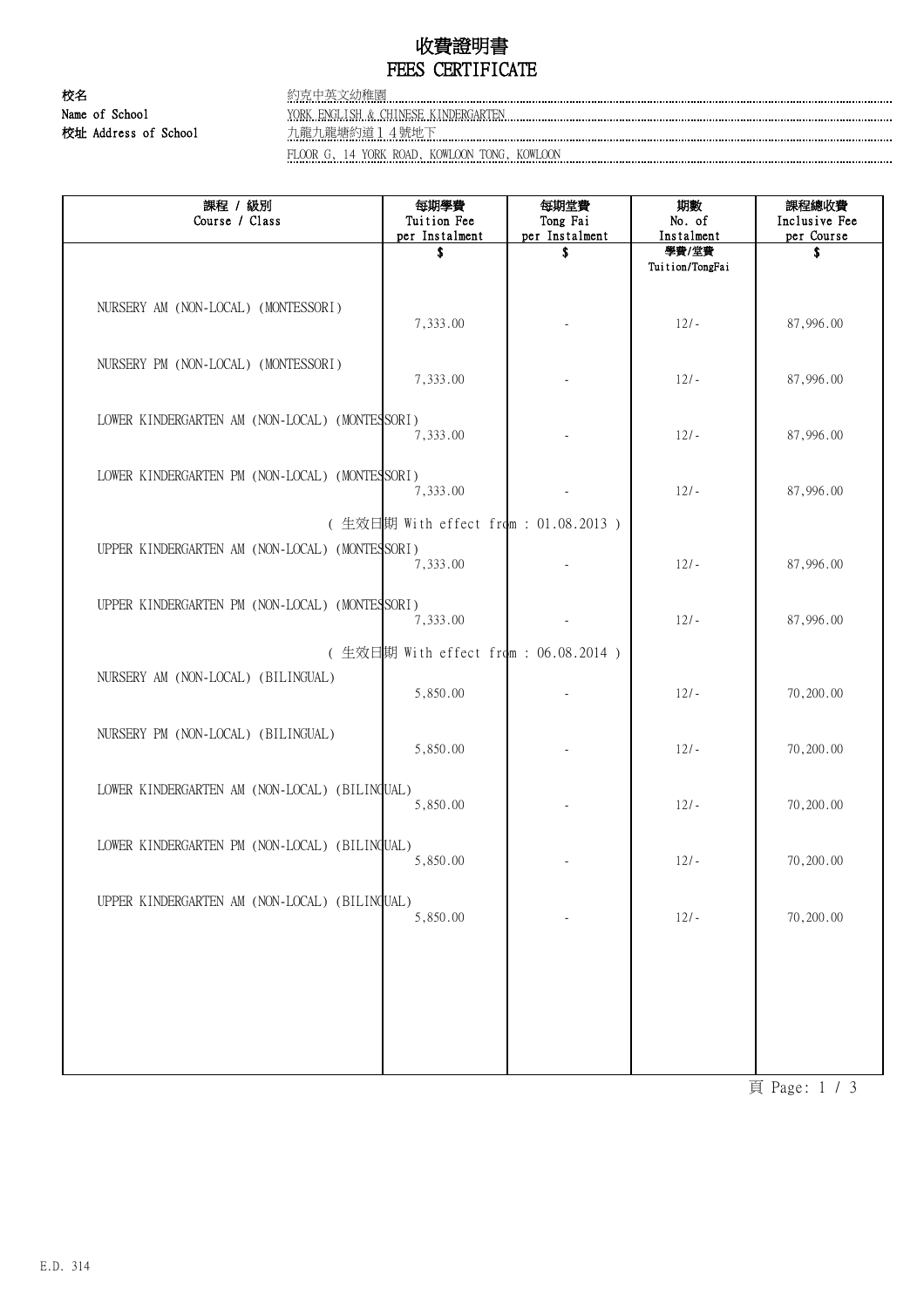### 收費證明書 FEES CERTIFICATE

校名 約克中英文幼稚園

Name of School YORK ENGLISH & CHINESE KINDERGARTEN 校址 Address of School 九龍九龍塘約道14號地下

FLOOR G, 14 YORK ROAD, KOWLOON TONG, KOWLOON

| 課程 / 級別<br>Course / Class                     | 每期學費<br>Tuition Fee<br>per Instalment                | 每期堂費<br>Tong Fai<br>per Instalment | 期數<br>No. of<br>Instalment | 課程總收費<br>Inclusive Fee<br>per Course |  |  |  |
|-----------------------------------------------|------------------------------------------------------|------------------------------------|----------------------------|--------------------------------------|--|--|--|
|                                               | \$                                                   | \$                                 | 學費/堂費<br>Tuition/TongFai   | S                                    |  |  |  |
| UPPER KINDERGARTEN PM (NON-LOCAL) (BILINGUAL) | 5,850.00                                             |                                    | $12/-$                     | 70,200.00                            |  |  |  |
| (生效日期 With effect from : 01.08.2015)          |                                                      |                                    |                            |                                      |  |  |  |
| 上午幼兒班<br>NURSERY AM                           | 6,650.00                                             |                                    | $12/-$                     | 79,800.00                            |  |  |  |
| 下午幼兒班<br>NURSERY PM                           | 6,650.00                                             |                                    | $12/-$                     | 79,800.00                            |  |  |  |
| 上午幼稚園低班<br>LOWER KINDERGARTEN AM              | 6,650.00                                             |                                    | $12/-$                     | 79,800.00                            |  |  |  |
| 下午幼稚園低班<br>LOWER KINDERGARTEN PM              | 6,650.00                                             |                                    | $12/-$                     | 79,800.00                            |  |  |  |
| 上午幼稚園高班<br>UPPER KINDERGARTEN AM              | 6,650.00                                             |                                    | $12/-$                     | 79,800.00                            |  |  |  |
| 下午幼稚園高班<br>UPPER KINDERGARTEN PM              | 6,650.00                                             |                                    | $12/-$                     | 79,800.00                            |  |  |  |
|                                               | (生效日期 With effect from : 01.11.2020 )<br>* * * 完 END | $* *$                              |                            |                                      |  |  |  |

頁 Page: 2 / 3